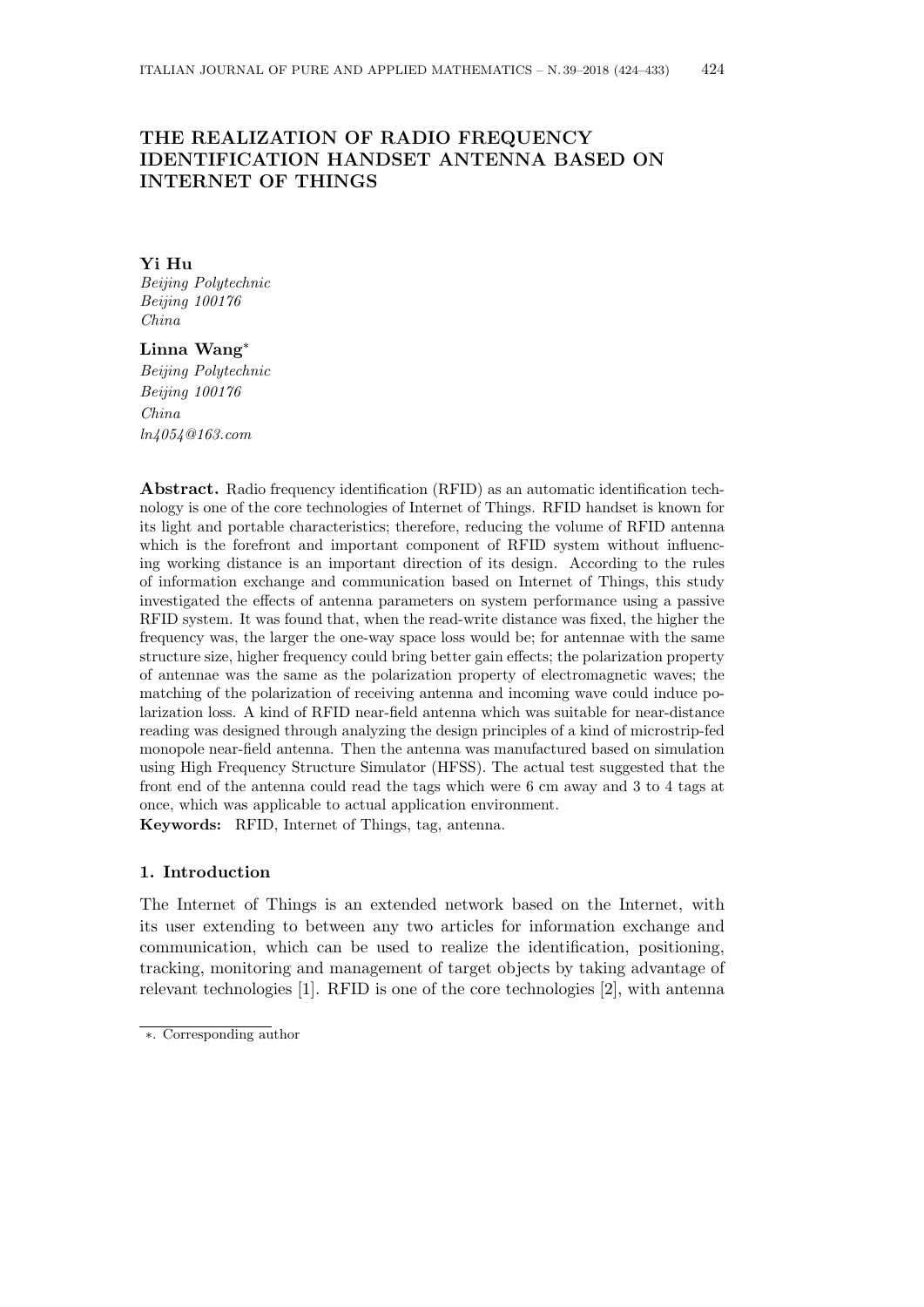

Figure 1: The main framework of RFID system

as a key component in information exchange, which is a main factor influencing the performance of RFID system.

RFID handset which is light, portable and cheap has been extensively applied in life. To adapt to the characteristic of convenience, small volume of antenna and large working distance are required for the antenna of handset. Therefore, how to design antenna with a small size without influencing precision is one of the hot spots for development. Currently, ultra high frequency band RFID antenna miniaturization develops fastest. Foreign experts have made many studies on RFID antenna miniaturization. To reduce the size of spiral curve antenna, Raumonen et al. [3] from Finland successfully applied electromagnetic band gap structure into reader-writer. N. Michishita [4] proposed a kind of evenly spaced meander-line dipole antenna and the design minimized the size of the antenna to 16*mm ×* 13*mm*. Based on relevant technical data in China and abroad, this study investigated the design principles and miniaturization of handset antenna and successfully designed and manufactured a kind of handheld antenna which was suitable for near-distance reading. The antenna was found being able to satisfy application requirements after test.

## **2. RFID system**

RFID, a kind of non-contact automatic identification technology, realizes the communication between host computer and information carrier using radiofrequency signals through space coupling (alternating magnetic field or electromagnetic field). A typical RFID system is composed of application system software, reader, middleware and electronic tag [5], as shown in figure 1.

The working process of RFID is as follows. Firstly, an antenna installed on a reader gives off radio-frequency signals within a specified frequency range. The electronic tag receives the radio-frequency signals released by the reader after entering into the magnetic field, obtains energy from induced current generated by space coupling, and sends product information stored in the chip. Or, the reader captures electromagnetic waves radiated by an active electronic tag, reads the information, decodes them, and sends them to the central application system for processing.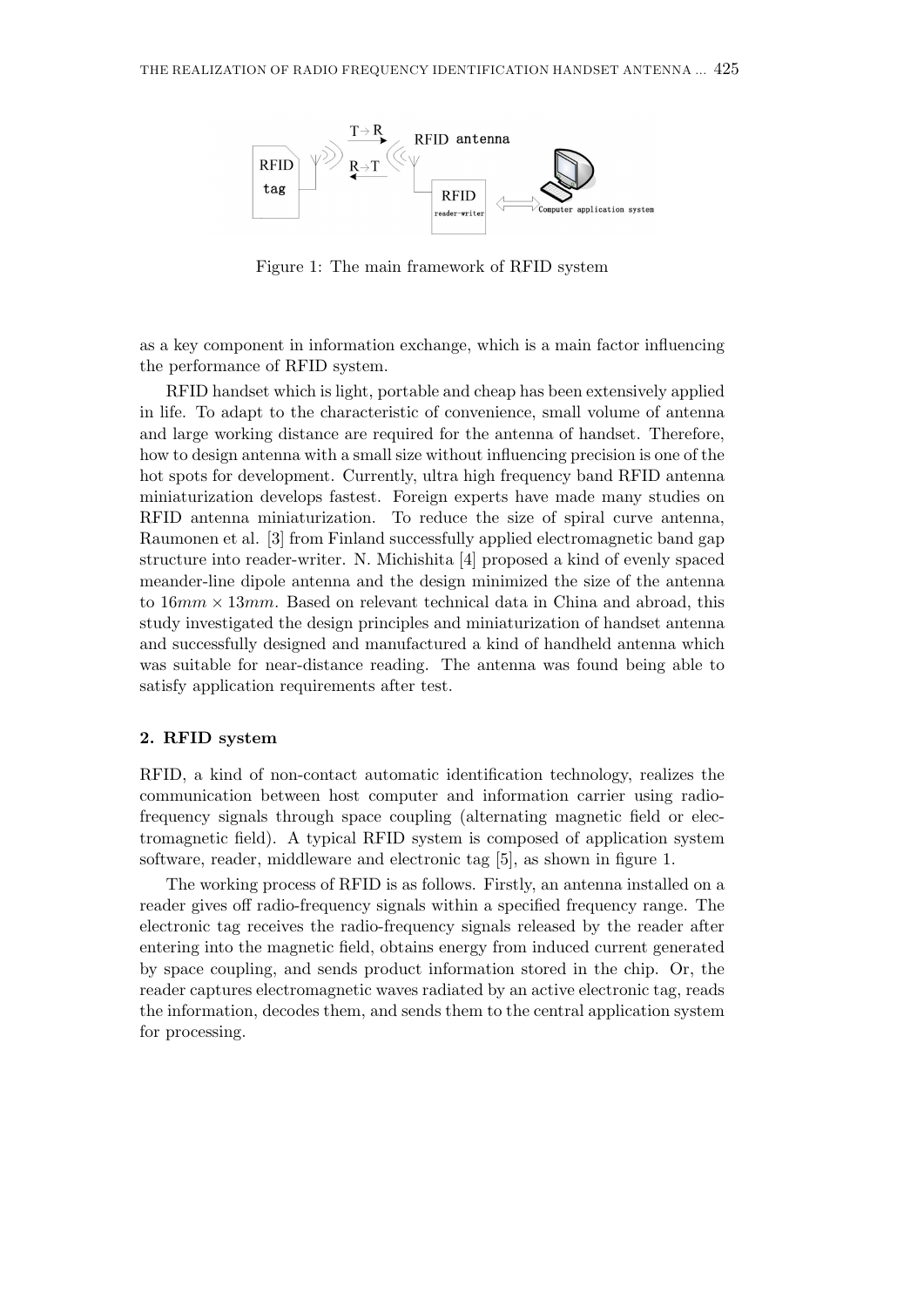#### **3. Effects of RFID antenna parameters on system performance**

According to different functions and roles of antenna in RFID system, it can be typed into tag antenna and reader antenna [6]. Tags in passive RFID system keep working relying on electromagnetic waves launched by reader-writer. Thus, we will explain the effects of main antenna parameters on the performance of passive RFID system [7].

 $(1)$  Gain

Gain refers to the ratio of density of signal power generated by real antenna and ideal radiating element at the same point of a space under the condition of equal input power [8]. As to the effect of antenna gain on read-write distance, only when transmitting power and antenna gain increase by at least 12 dB can the read-write distance double. When transmitting power remains unchanged, the maximum identification distance of RFID system can be affected by antenna gain and working frequency band. Suppose the transmitting power of the reader-writer as *P reader trasnmitted* and *R* as the power density of tag beyond read-write distance. Then the power density of the tag at *R* distance was:

(1) 
$$
S_1 = \frac{G_{reader}P_{transmitted}^{reader}}{4\pi R^2}.
$$

(1) Power received by tag  $p_{recovered}^{tag} = S_1 A_{tag}$  and  $A_{tag} = \frac{G_{tag} \lambda^2}{4\pi}$  $\frac{4a\pi}{4\pi}$ . Therefore, we have:

(2) 
$$
P_{reccerved}^{tag} = \left(\frac{l}{4\pi R}\right)^2 G_{reader} G_{tag} P_{transmitted}^{reader}
$$

The echo power density of tags at the position of the reader-writer was:

(3) 
$$
S_2 = \frac{G_{tag} P_{received}^{tag}}{4\pi R^2}.
$$

Similarly, we have:

(4) 
$$
P_{back}^{reader} = \left(\frac{l}{4\pi R}\right)^4 G_{reader}^2 G_{tag}^2 P_{transmitted}^{reader}.
$$

Where *Greader* stands for the gain of reader-writer antenna, *Atag* stands for the effective area of tag antenna, *Gtag* stands for the gain of tag antenna, and *Areader* stands for the effective area of reader-writer antenna.

If the sensitivity of the reader-writer was *P reader sensitivity*, then the read-writer distance was:

(5) 
$$
R = \frac{l}{4\pi} \sqrt[4]{\frac{Preader}{Pransmitted} G_{reader}^2 G_{tag}^2}{P_{sensitivity}^{reader}}.
$$

Generally, the working frequency of backscattered RFID system is 915 MHz, 2.45 GHz and 5.8 GHz; the corresponding wavelength is 0.328 *m*, 0.122 *m* and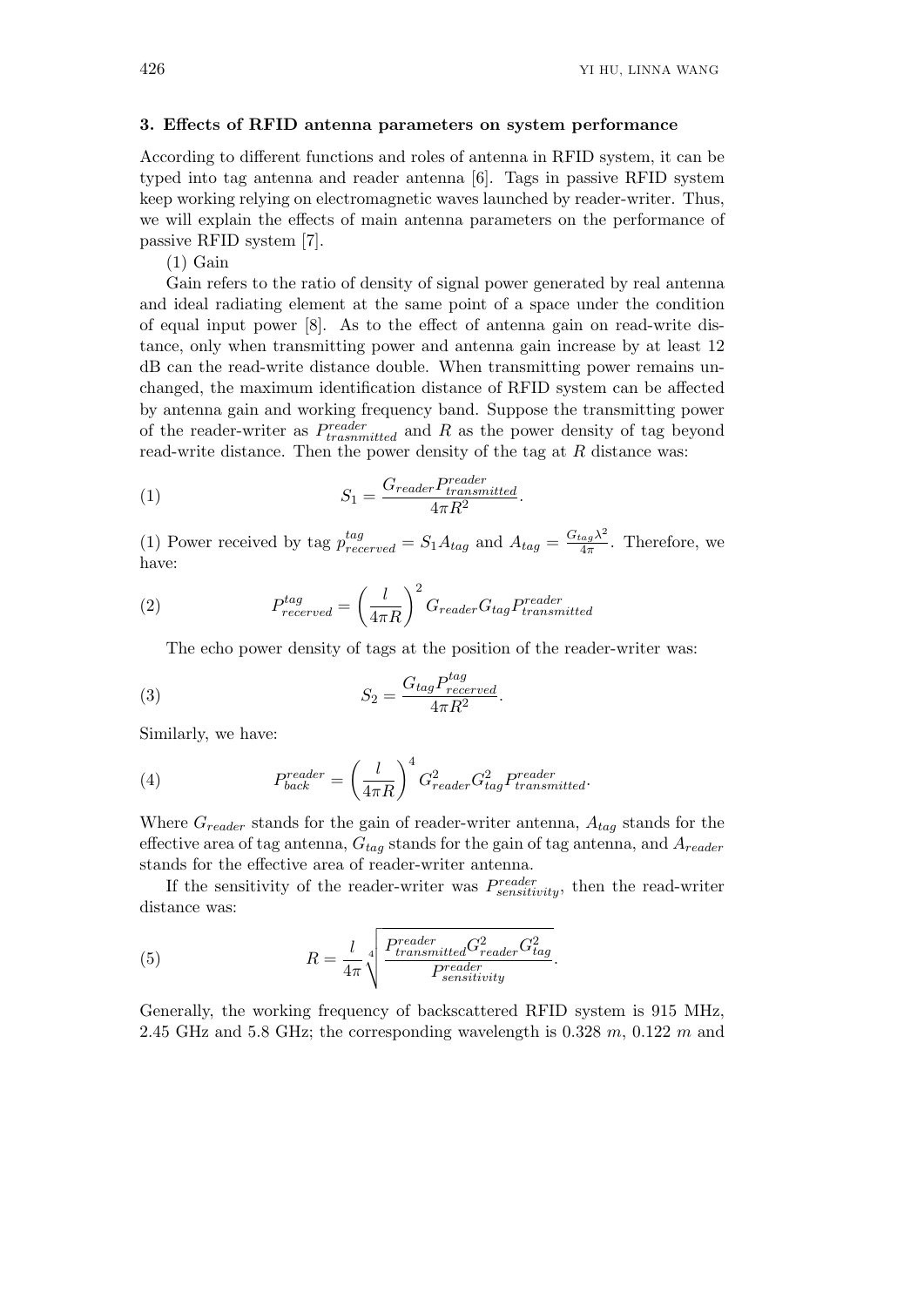0.051 *m*. It could be known from formula (5) that, the maximum reader-writer distance R was in a proportion relation with working wavelength  $\lambda$ , i.e., when the distance was equal, the higher the frequency was, the larger the one-way space loss was. Space loss was:

(6) 
$$
SL = \left(\frac{4\pi R}{l}\right)^2.
$$

Generally, the size of antenna is in a direct proportion to its working wavelength, i.e., the lower the frequency, the longer the wavelength, the larger the size of antenna, and the larger the size of tag. Therefore, for antenna with the same structure size, high frequency can bring higher gain. The size of antenna is a major limiting factor in the miniaturization of tag and reader-writer. Thus in the selection of working frequency of RFID system, factors such as antenna gain, space loss and structure size should be considered as well.

#### (2) Polarization

The polarization property of antenna refers to the variation rules of electric field vector at the maximum radiation direction or the maximum receiving direction along with time variation [9]. At some point in a space, the figure drawn by the end of electric field vector includes linear polarization, circular polarization, etc. If the polarization of transmitting antenna and receiving antenna is different or incoming wave polarization does not match with antenna popularization, then signals received will be smaller, which is called polarization loss. Suppose the electronic field of incoming wave as  $\vec{E}_l = \hat{\rho}_w E_l$  and the electronic field polarization of receiving antenna as  $\overrightarrow{E}_a = \widehat{\rho}_w$ , among which,  $\widehat{\rho}_w$  stands for the unitary vector of incoming wave,  $\hat{\rho}_a$  stands for the polarization direction of antenna, and  $\hat{\rho}_0$  stands for the polarization direction orthogonal to the polarization direction of antenna. Introducing polarization factor  $PLF = |\hat{\rho}_w g \hat{\rho}_a|^2 = |\cos \varphi_p|$ , we have  $PLF(dB) = 10 \log_{10} PLF$ . Then the power received by antenna was  $P_r = P_{\text{max}} gPLF$  and  $P_r(dB) = P_{\text{max}}(dB) + PLF(dB)$  ( $P_{\text{max}}$ : the maximum power received in polarization matching). If the electromagnetic wave was circular polarization, polarization unitary vector could be expressed as:

$$
\widehat{\rho}_w = \frac{\sqrt{2}}{2} (\widehat{\rho}_a \pm j \widehat{\rho}_0),
$$

then  $PLF = 1/2$  and  $PLF(dB) = -3dB$ .

In conclusion, the weakening of receiving power of antenna induced by polarization matching could affect system performance. Thus the selection of antenna with specified polarization property is also an important step in the establishment of RFID system and antenna design.

## **4. Internet of things based RFID handset antenna**

Internet of things realizes communication and information exchange by extending user side to objects and integrating computer interconnect network. Internet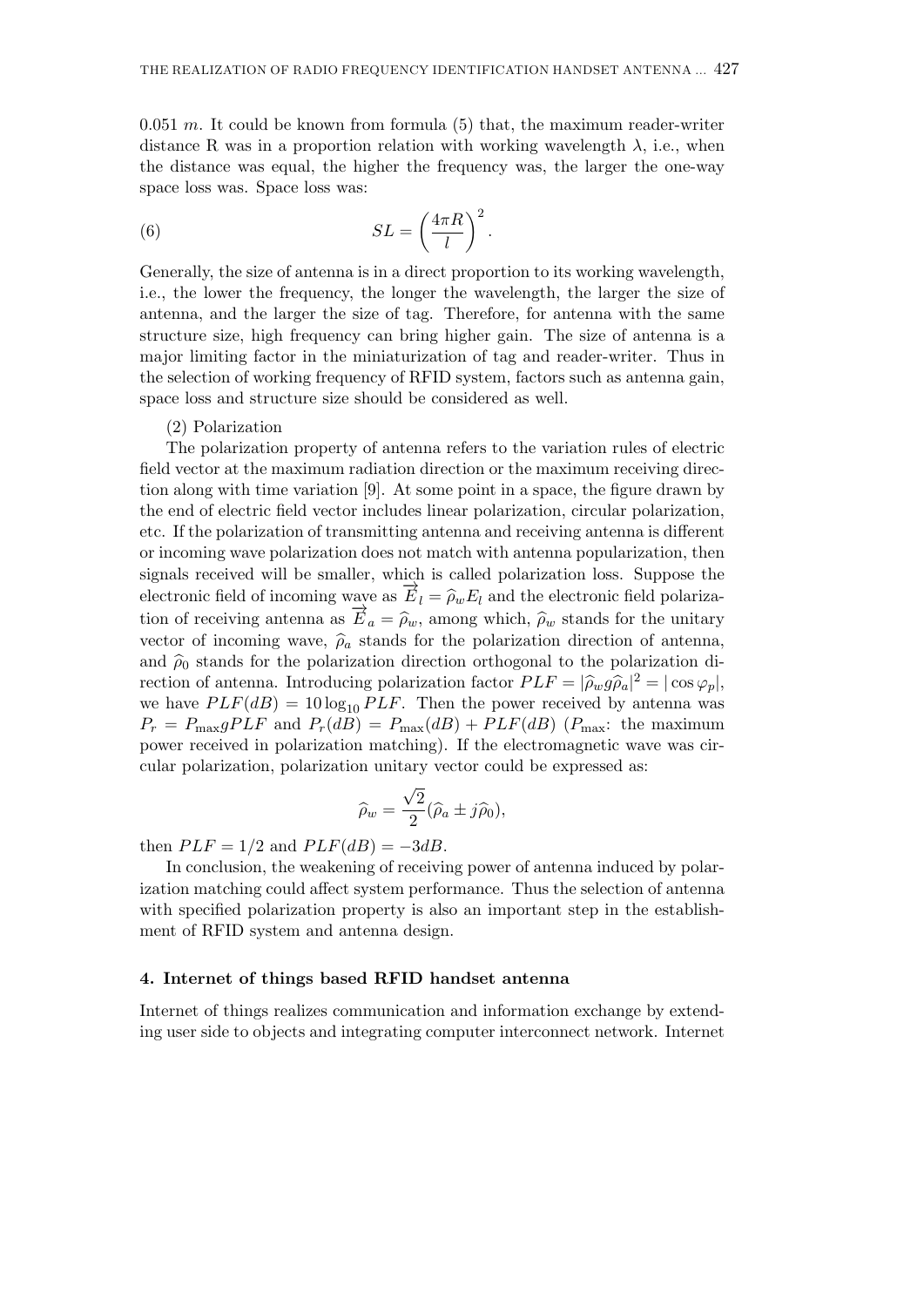

Figure 2: Antenna polarization and the polarization direction of incoming wave

of things is composed of perception layer, network layer and application layer. Perception layer is composed of various sensors, which is the source of information. RFID is the most important technology in sensing layer. In complex and various application environments, RFID system performance determines the quality of Internet of things to some extent [10].

In recent years, RFID handset has rapidly developed for its favorable characteristics such as portable shape and stable read. Reader-antenna, subsequent signal processing circuit and power supply unit are all inserted into a small handset. Therefore, antenna miniaturization is a key research subject currently. Microstrip antenna, yagi antenna and doublet antenna are commonly used in RFID system.

RFID system can be divided into remote system, short-range system and super short-range system. Super short-range distance systems such as access identification system and bus IC card charging system identify targets which are 0.1 cm to 10 cm away. Taking super short-range system as an example, this study explored the near-field antenna of RFID handset used in short-distance reading occasions.

#### **4.1 Design principles of near-field antenna**

Monopole antenna is a kind of common radiating antenna unit. Figure 3 shows the structure of ordinary monopole antenna which is composed of an aboveground conductor with a length of  $\lambda/4$  and the infinite floor [11]. The effect of ground is simulated by the mirror image of antenna. In this way, monopole antenna can be equivalent to symmetrical dipole with *l/*2 long arm in free space. Certainly, such equivalence is only effective for half space above ground because there is no radiation field under floor.

Bending technology is adopted because the near-field antenna of handset put forward high requirement on the size of antenna [12]. The simplest and most classical example of bending technology is inverted-L antenna (Figure 3b) or folded monopole antenna which is obtained by bending the top of monopole antenna for 90 degrees. To realize impedance matching more conveniently, inverted-F antenna emerges (Figure 3c). Planar inverted f antenna which is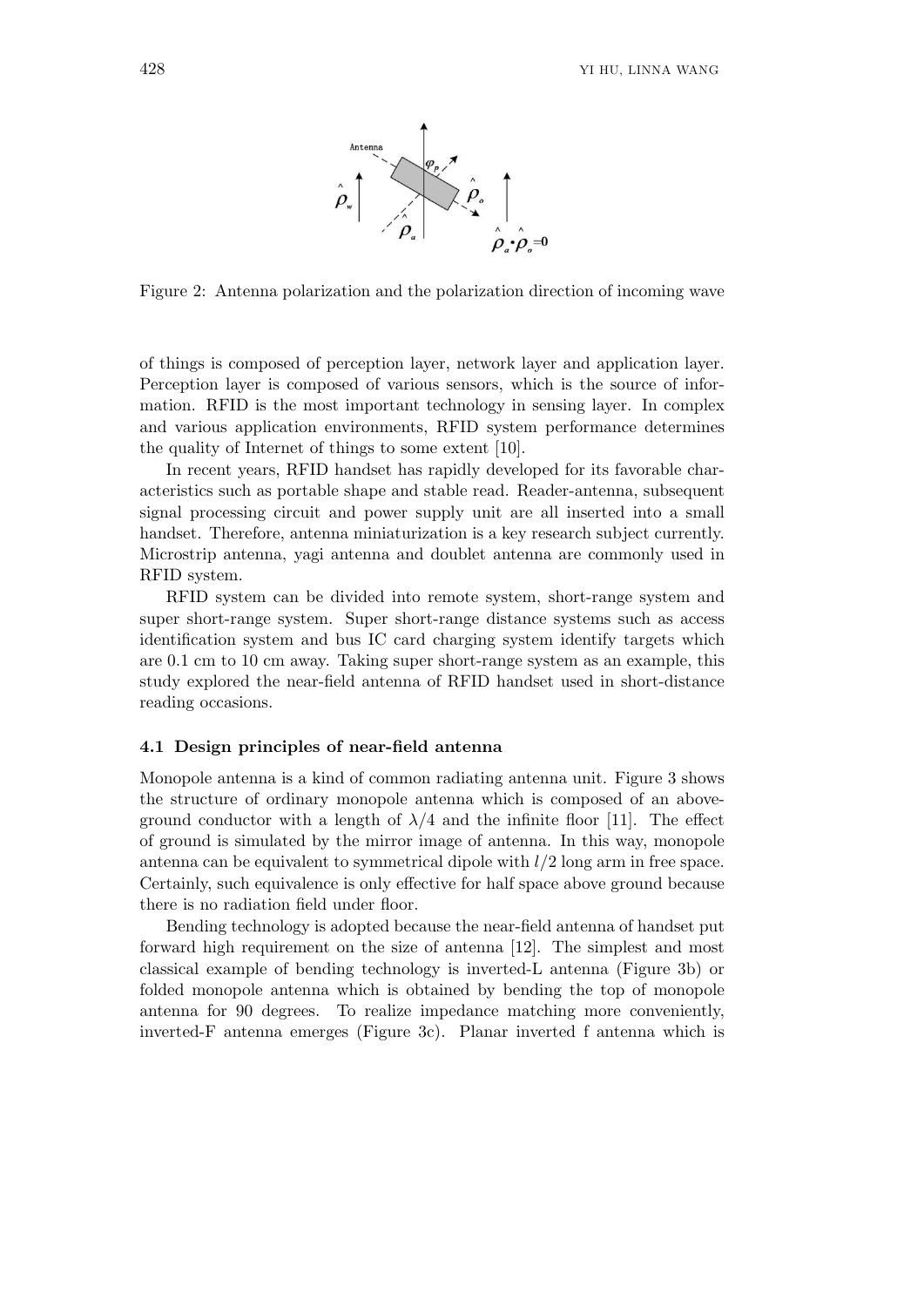

Figure 3: The basic structure of monopole antenna



Figure 4: The basic structure of microstrip bending monopole antenna

famous later is obtained by transforming inverted-F antenna into a plane structure. Thus microstrip bending monopole was used to meet the requirement on antenna miniaturization.

To make the resonant frequency of antenna be ultra high, there are requirements on the overall length and bending mode of antenna radiating unit. Figure 4 demonstrated the basic structure of microstrip bending monopole antenna.

The radiation of traditional monopole shaped like a ring is strong on two sides and weak in the middle. As the near-field antenna designed in this study requires that radiation gain should not be too high, the middle part with weak radiation was taken as the transmitting terminal and the radiation of the right side and reverse side was limited using certain methods. In this way, the two sides would not misread other tag data on the premise that the front end could read tag.

# **4.2 Antenna processing and testing data**

A series of variables were set as parameters for scanning according to the design methods of microstrip monopole antenna [13] and using HFSS software; then a structure figure with simulation data was obtained, as shown in figure 3. Based on that, a piece of RF4 dielectric-slab was used in the design of microstrip monopole antenna model with UHF. In the process of testing, due to the strong radiation performance of microstrip monopole, it was easy to read the next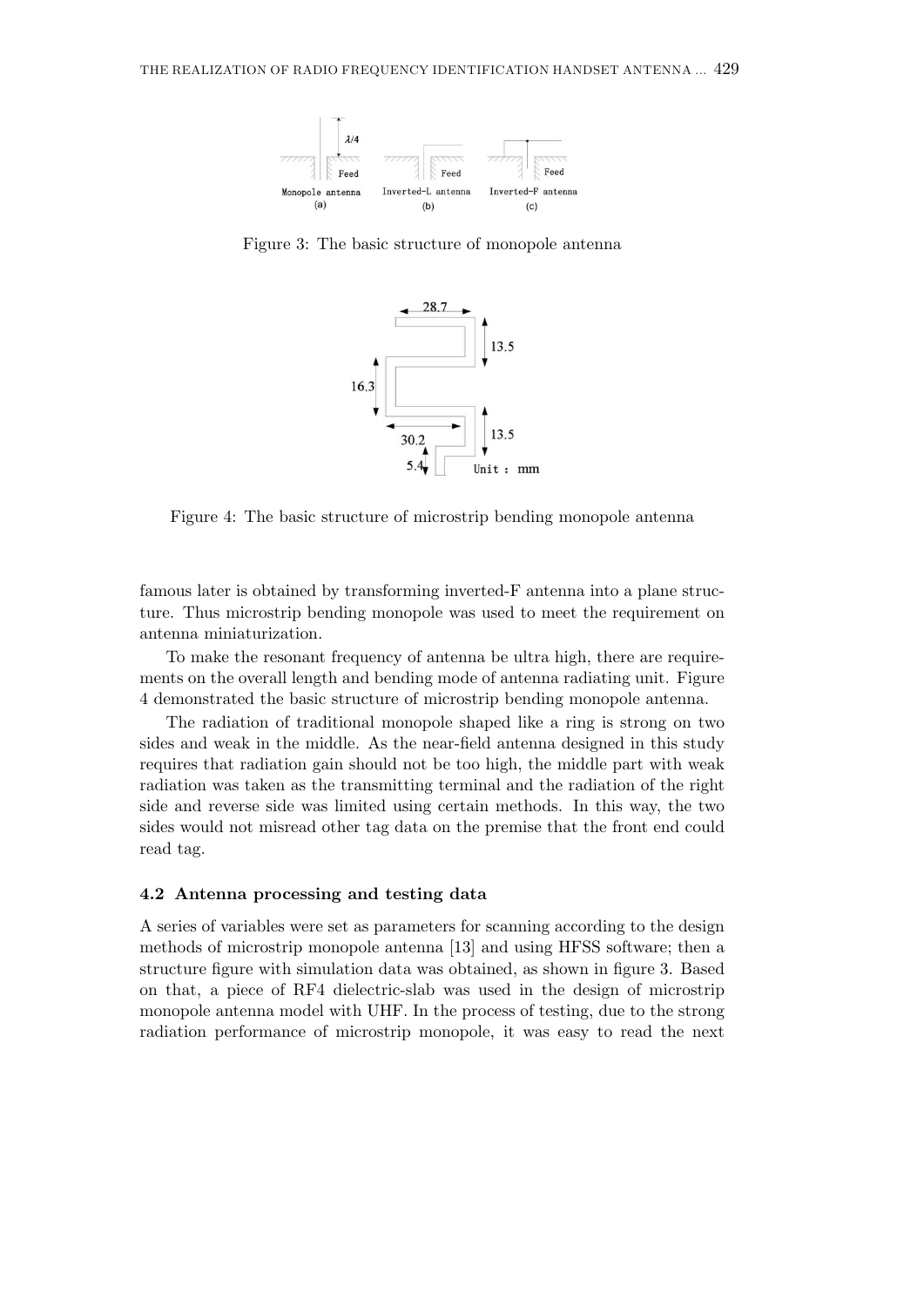

Figure 5: Return loss testing data of the near-field antenna of handset

target tag during the joint debugging of system, which did not conform to actual application environment. Thus, an earth terminal was designed for the antenna using plated-through hole. Moreover,  $50\Omega$  of impedance matching was added at end to directly guide a part of energy to the metal grounding structure to consume it compulsively, prevent it to radiate to spatial field, and avoid excessively large field intensity. Though this method could effectively reduce the reading distance of antenna, asymmetric antenna radiation was found in the process of testing. As the large impact of the metal grounding structure at the edge of the long side of the dielectric-slab on the radiation performance of antenna leads to the weakened radiation to antenna grounding structure, the radiation to antenna was asymmetric. Therefore, the end of the antenna with relatively strong radiation was attached with a piece of FR4 dielectric material to prevent the spatial field radiation of antenna artificially and make radiation relatively asymmetric.

The near-field antenna of handset  $(60mm \times 40mm \times 4mm)$  was processed based on the model and simulation data; coaxial SMA feed was adopted. After the matched resistance and feed interface were welded and the two layers of dielectric-slabs were fixed, a vector network analyzer was connected [14]. Return loss testing data obtained are shown in figure 5.

The above testing data of the near-field antenna of handset suggested that, the antenna satisfied the application requirement of UHF antenna. However, actual measurement has not been performed. Next, the actual reading effect of the antenna was tested by establishing the actual application environment of the near-field antenna. Firstly, to ensure the actual application effect of the product, the antenna should be used along with corresponding readers and tags. The picture of the handset is shown in figure 6.

A tag was pasted on the back of each target object, numbered as 01, 02, 03, 04 and 05. All the objects were placed vertically. The near-field antenna of the handset was connected with the reader. The antenna was ensured to put vertically. The end of the antenna with relatively weak radiation was used in near-field environment to avoid the tags to be misread by the end with relatively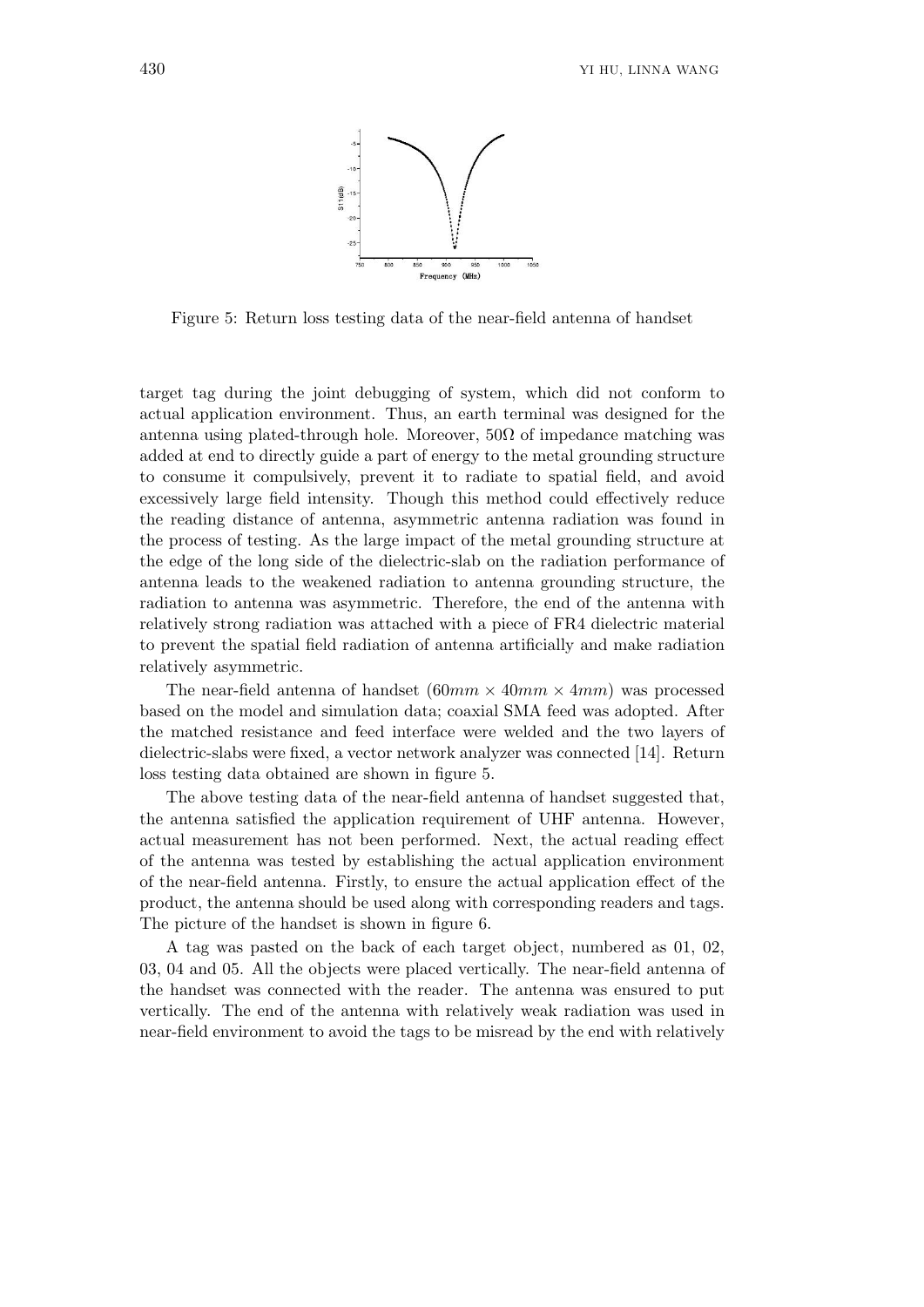

Figure 6: The picture of the handset

| Testing<br>distance | Tag<br>number | UI | vz           | U | 04 | υ. |
|---------------------|---------------|----|--------------|---|----|----|
| 5cm                 |               | v  |              |   |    |    |
| 6cm                 |               | v  |              |   |    |    |
| 7cm                 |               | v  |              | v |    |    |
| 8cm                 |               | v  | $\checkmark$ | v |    |    |

Figure 7: Testing results of joint debugging of antenna of the handset

strong radiation. The height of the antenna was equal to the height where the tags were pasted. The input power was set as 30 dBM, i.e., 1w. Whether near-field antenna can read tags which was 10 cm away was observed.

Joint debugging testing results of the system are shown in table 4. In the table,  $\sqrt{}$  indicated that the tag could be read in that distance and  $\times$  indicated it could not be read. The analysis of the testing data suggested that, the front end of the antenna could ensure it to read tag which was 6 cm away and read 3 *∼* 4 tags once, which conformed to practical application environment.

However, the field intensity of the two ends of the antenna was higher than that in the middle, which was consistent with the radiation property of the near-field antenna. Thus, the height of the antenna should be ensured. Tags will be misread if the right side or reverse side is close to tags, because the field intensity of plane radiation of monopole antenna is large. But in practical package, antenna is installed inside metal shell, which can restrain the strong radiation of the two ends of antenna.

# **5. Conclusions**

RFID is one of the core technologies of Internet of Things, in which, antenna is a key component responsible for information exchange. This study demonstrated the key points and difficulties of antenna design through investigating the effects of antenna parameters on system performance. It was concluded that, when the read-write distance was fixed, the higher the frequency was, the larger the one-way space loss was; for antenna with the same structure size, higher frequency could bring higher gain; the polarization property of antenna was the polarization property of electromagnetic wave; the matching of the po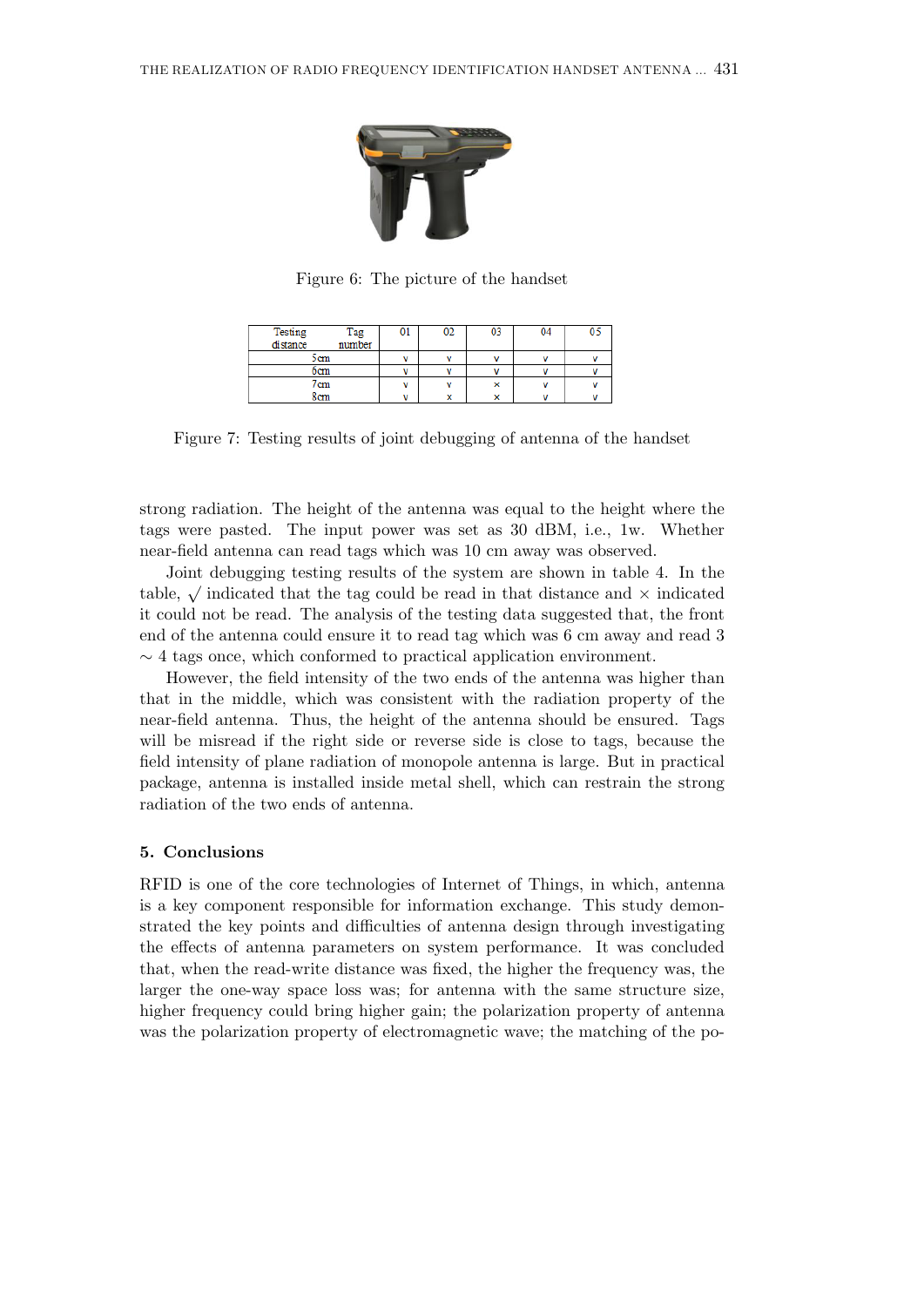larization of receiving antenna and incoming waves could generate polarization loss. Therefore, the gain, structure size and polarization matching of antenna should be considered together in the antenna design of RFID system.

In this study, a kind of RFID near-field antenna which is applicable to shortdistance read was designed. The antenna was made based on the simulation model which was obtained using HFSS software and the size of the antenna was reduced using bending technology. Actual measurement suggested that, the antenna satisfied the application requirement of UHF antenna.

As the radiation near-field of antenna is difficult to be accurately described and complete design guidance theories are still lack of, the design scheme in this study which was determined through data testing is deficient inevitably and thus the adaptability of antenna in practical application environment remains to be discussed.

#### **6. Acknowledgement**

This study was supported by Science and Technology Key Project of Beijing Polytechnic (YZK2015004) and General Program of Science and Technology Plan of Beijing Municipal Education Commission (16ZX004).

## **References**

- [1] Luo Shiliang, Ren Bin, *The monitoring and managing application of cloud computing based on Internet of Things*, J. Computer Methods and Programs in Biomedicine, 130, 154-161, (2016).
- [2] P.M. Reyes, Li Suhong, J.K. Visich, *Determinants of RFID adoption stage and perceived benefits*, J. European Journal of Operational Research, 254(3), 801-812, (2016).
- [3] N. Michishita, Y. Yamada, *A Novel Impedance Matching Structure for a Dielectric Loaded 0.05 Wavelength Small Menader Line Antenna,* IEEE International Symposium on Antennas and Propagation, Albuerque, NM, June, 1347-1350, (2006).
- [4] Y.B. Thakare, S.S. Musale, S.R. Ganorkar, *A technological review of RFID & applications*, C. IET International Conference on Wireless, Mobile and Multimedia Networks, 65-70, 2008.
- [5] B.S. Choi, J.W. Lee, J.J. Lee, K.T. Park, *Distributed Sensor Network Based on RFID System for Localization of Multiple Mobile Agents*, J. Wireless Sensor Network, 03(1), 1-9, (2011).
- [6] Bo Wang, Yiqi Zhuang, Xiaoming Li, *Compact dual ports handheld RFID reader antenna with high isolation*, J. International Journal of RF and Microwave Computer-Aided Engineering, 25(6), 548555, (2015).